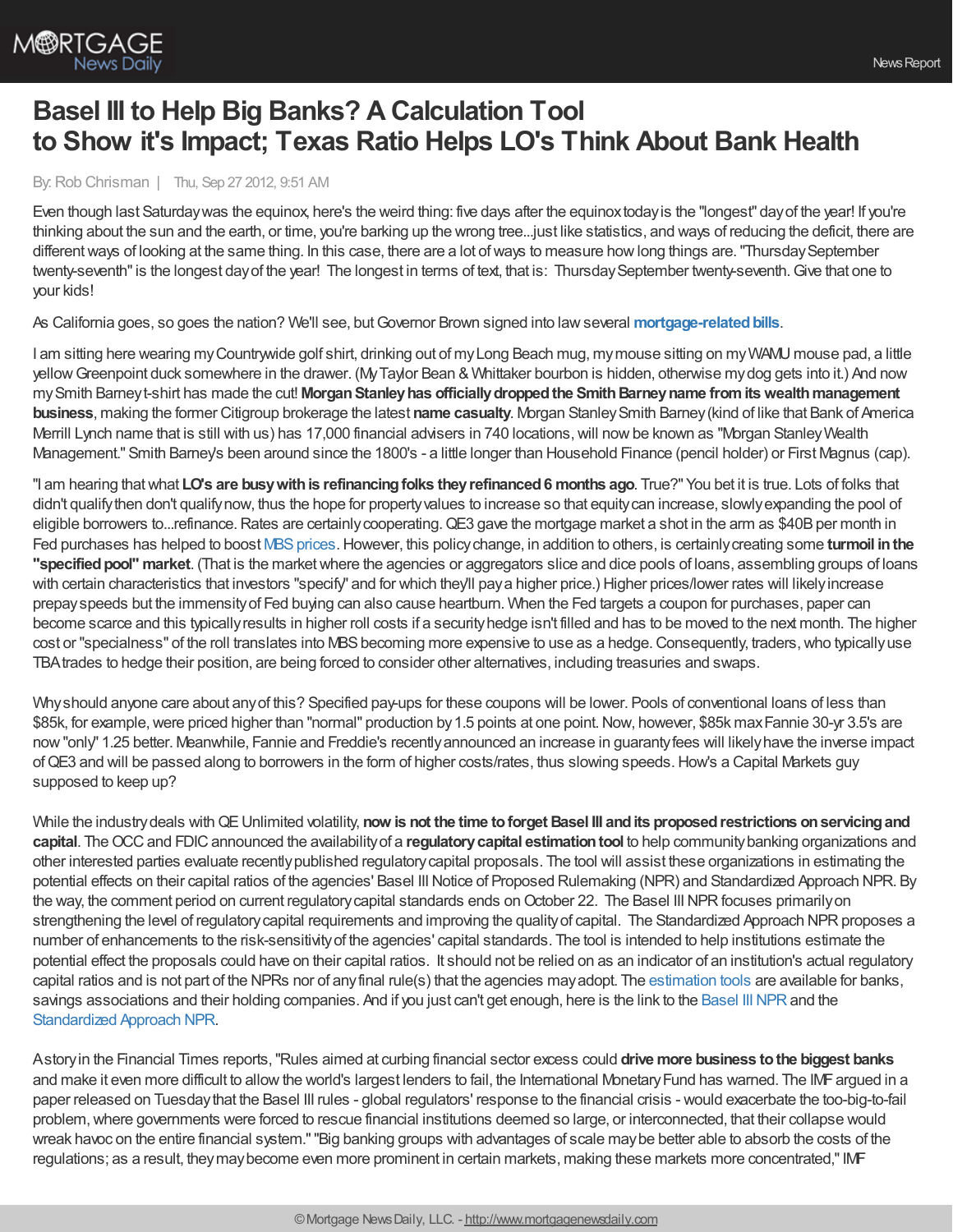

analysts wrote in the chapter of its latestGlobal Financial StabilityReport. The IMFcautioned that **the ruleswere alsoraisingthe incentives todevelopnew products tocircumvent the framework**. There was also a 'high chance' that the frameworkwould push riskier activityinto less regulated parts of the financial system."Has anyone seen mySISArate sheet?

"I am a retail LOinGeorgia, thinking about throwing in the towel and going to work for a bank. Abank has offered me a spot, but then a friend told me that the bank's **'Texas Ratio'** is above 100.Does that matter for a lowlyLO?" Sure it does. The Texas ratio is a measure of a bank's credit troubles: the higher the Texas ratio, the more severe the credit troubles. The actual ratio is calculated bydividing the value of the lender's non-performing assets (Non-performing loans + Real Estate Owned) by the sum of its tangible common equity capital and loan loss reserves. The historyof recent bank failures suggests that anybank above 100 has a much higher probabilityof closing down. Per Pacific Coast Bankers, there are "248 banks remaining with a TR greater than 100% scattered across 39 different states. Overall, given there were 6,639 institutions ("banks") in the country, this group represents about 3.7%of the total. That is a strong improvement from the peak when it was much higher. Broken down by state, GAstill has the most strained banks by this measure at 49, followed by IL (31) and FL (30). Taken as a group, these three states alone represent about 44% of all the troubled banks in the country." At this point, of all of Georgia's banks, 21% of them are strained with a TR of 100% or more, followed by Washington DC with 20%. For a list and more information visit [here](http://www.depositaccounts.com/banks/health.aspx).

**The M&A, MI, andinvestor updates have beena deluge inSeptember.** As always, it is best to read the actual bulletin, and "good luck"if you're looking for less documentation, lower networth requirements, or easier processing.

Bank mergers continue. In the Pacific Northwest, **Columbia Banking System and West Coast Bancorp** (both are publicly held) jointly announced that the companies have agreed to combine their two leading Pacific Northwest community bank franchises in a transaction valued at approximately\$506 million. The combined companywill have approximately\$7.2 billion in assets with over 150 branches throughout Washington and Oregon and will rank number 1 in deposit market share amongst commercial community banks in the combined states of Washington and Oregon.

"Republic Mortgage Insurance Company("**RMIC**") has received a **Notice of Hearing**from the North Carolina Department of Insurance ("NCDOI"). The Hearing is scheduled forOctober 16, 2012, and its purpose is to enable the NCDOI and stakeholders to consider a revised Corrective Plan ("the Plan") submitted byRMICon September 14, 2012, as required bythe NCDOICommissioner's SummaryOrder ("the Order") dated January 19, 2012. The Notice of Hearing and related information has been posted on the Company's website at [www.rmic.com.](http://r20.rs6.net/tn.jsp?e=001EFI6AfBsNFylhR8fYbFghsplEiD9W12J4X4kMdAJs6Udj5AgkqGv9ZBDWRnmz-3d5DMBS_qfvxpsRApQ3WU-J3N8AfcZZhA61a6tuLJpf8s=)"

GWAC has made a few alterations to its Lock Loan Flow interface on the Correspondent Funding website. The Borrower Name, Borrower SSN,Co-Borrower Name,Co-Borrower SSN, and Street Address fields are no longer available when locking a floating loan; anycorrections to these fields should be made by contacting the GMAC Registration Desk. Once a floating loan has been submitted for underwriting, all data fields will become inaccessible apart from the lockwindowand commitment type. To make anycorrections or updates after the loan has been received and/or the underwriting team has made a decision, clients should, again, contact the GMAC Registration Desk. Clients are reminded that it is their responsibilityto notifythe underwriter of anydata changes following a loan's submission.

**Fifth Third** reminded clients that, if title was held by an "ineligible entity" in either the last 24 months or in cases where it has been less than 24 months since the borrower purchased the property, refinance transactions are not permitted. "Anyentityother than a natural person, qualifying Inter Vivos Trust or Illinois Land Trust"is considered to be an ineligible entity.

The Fifth Third Interested Party Transaction Policy has been updated such that an Interested Party is now defined as a family member of an employee who works for the entityoriginating the loan or someone who both works for and is seeking financing from the originating entity. Children, parents, grandparents, spouses, foster children, brothers, sisters, stepsiblings, uncles, and aunts are all considered to be "family." All such transactions will be reviewed to ascertain that the relationship has not compromised the transaction. A4506Tmust be completed to verifythe income, and sellers are required to document the 1008 and include commentary. These loans should be submitted through pre-close or post-close channels and flagged as being an interested partytransaction. Failure to do so will result in the loan being referred to the Fifth Third Risk department for audit.

And verbiage concerning lender-paid broker compensation in the Fifth Third Broker cert. form has been updated, which is now available on the Wholesale Connect site. The updated form replaces the old one with immediate effect. The Principal Curtailment matrixhas also been updated and is available on the product manual page of the site.

Enough investor stuff! Although rates were nudged a little higher yesterday, howhigh can mortgage rates reallygo with the Fed buying twice the average dailyproduction? Prices started outwell, but then moved back nearlyto unchanged from Tuesday's close resulting in a few